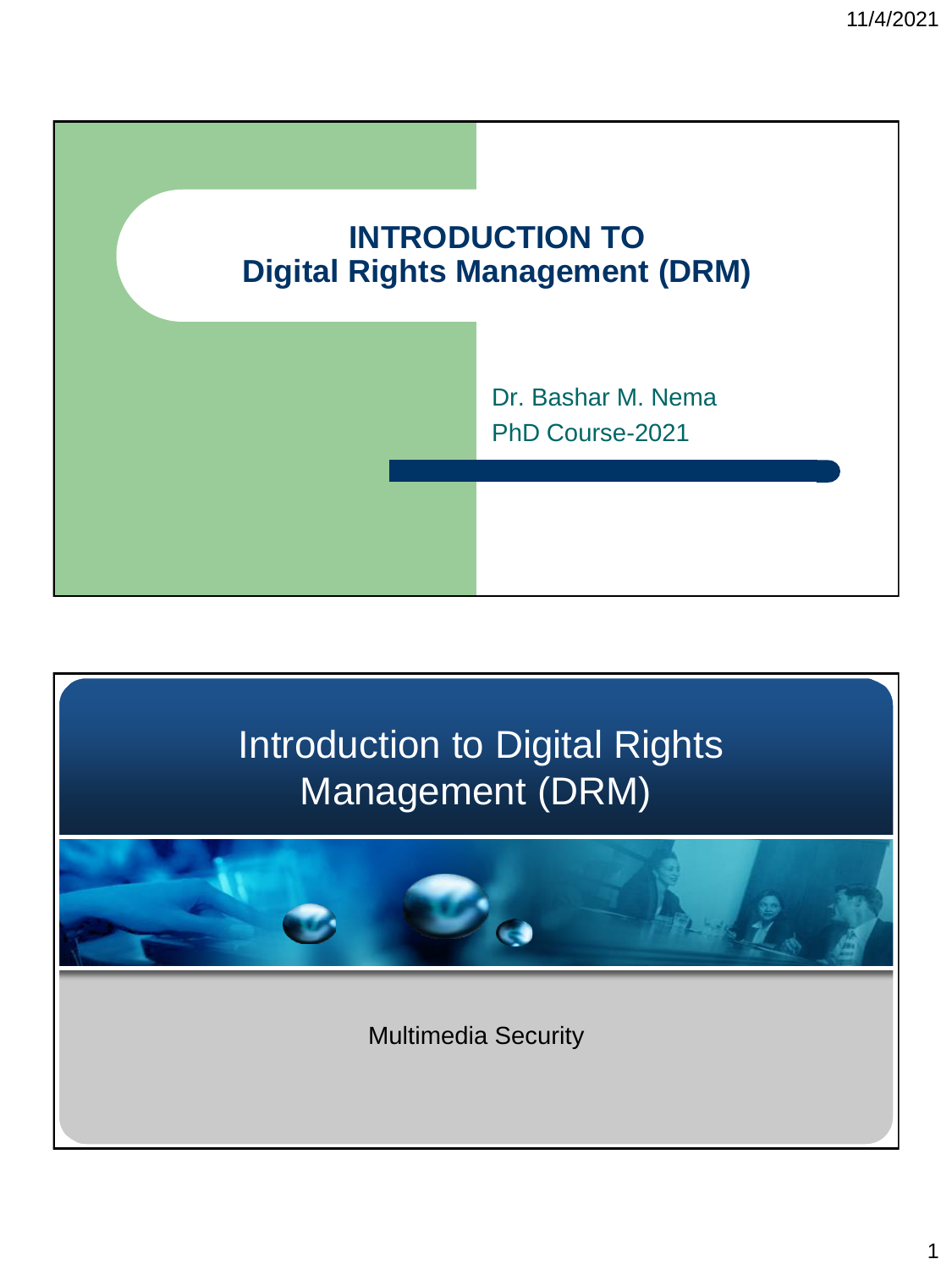

# Digital Rights Management: An Overview

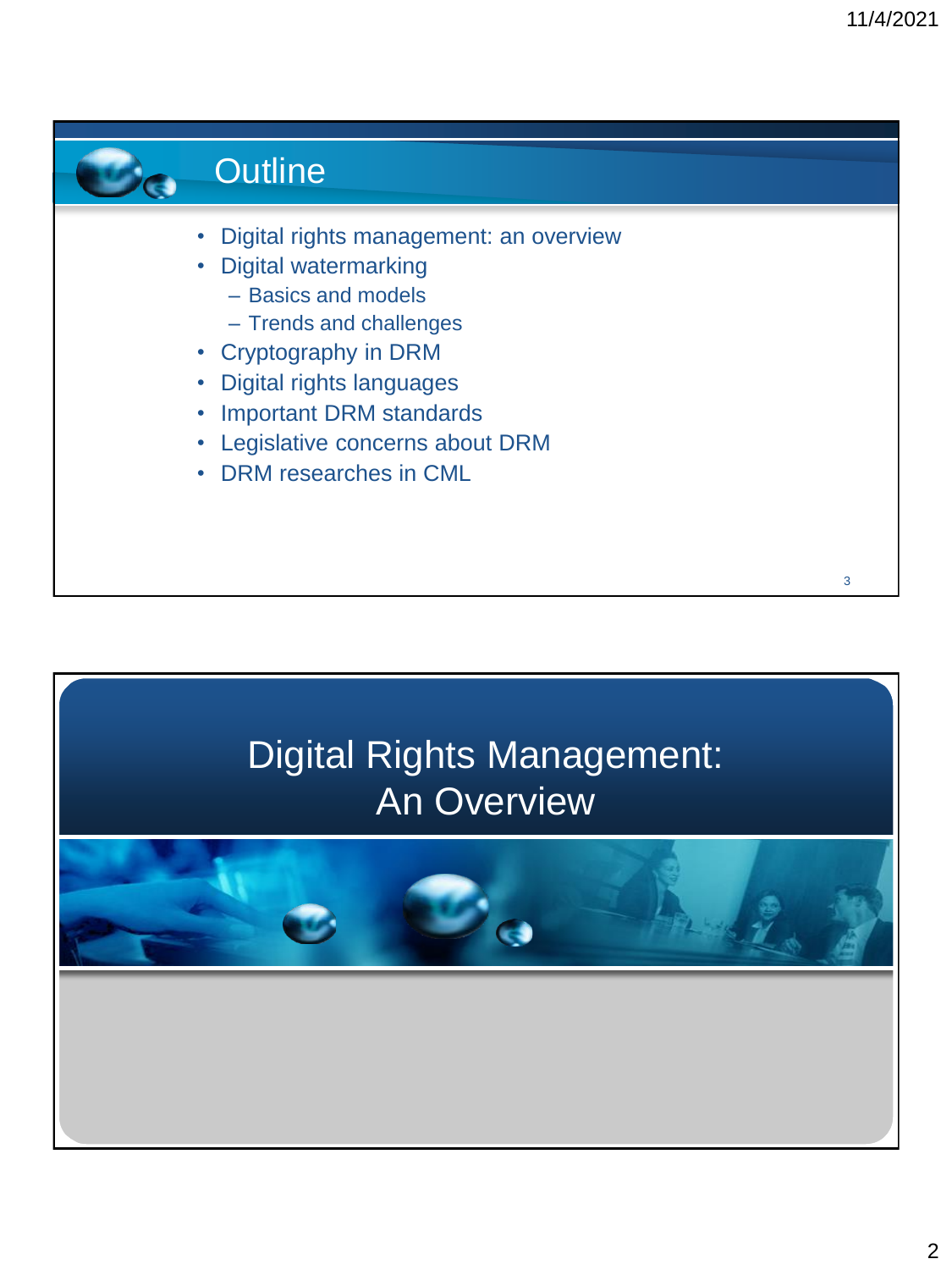5

## Why Content Protection Is a Must?

لماذا حماية المحتوى أمر ال بد منه؟ تسهل التقنيات الرقمية تجارب جديدة لمستخدمي المحتوى في المحتويات الرقمية وتأليفها وتكرارها وتسليمها .ومع ذلك ، فإن انتشار أجهز ة النسخ الرقمي والنمو الهائل الستخدام الإنترنت يؤدي أيضًا إلى مشاكل خطيرة<br>. في انتهاك حقوق النشر في نفس الوقت.





Digital technologies facilitate new experiences for content users in consuming, authoring, replicating and delivery of digital contents. However, prevalence of digital replication devices and explosive growth of Internet usages also result in serious copyright infringement problems at the same time.

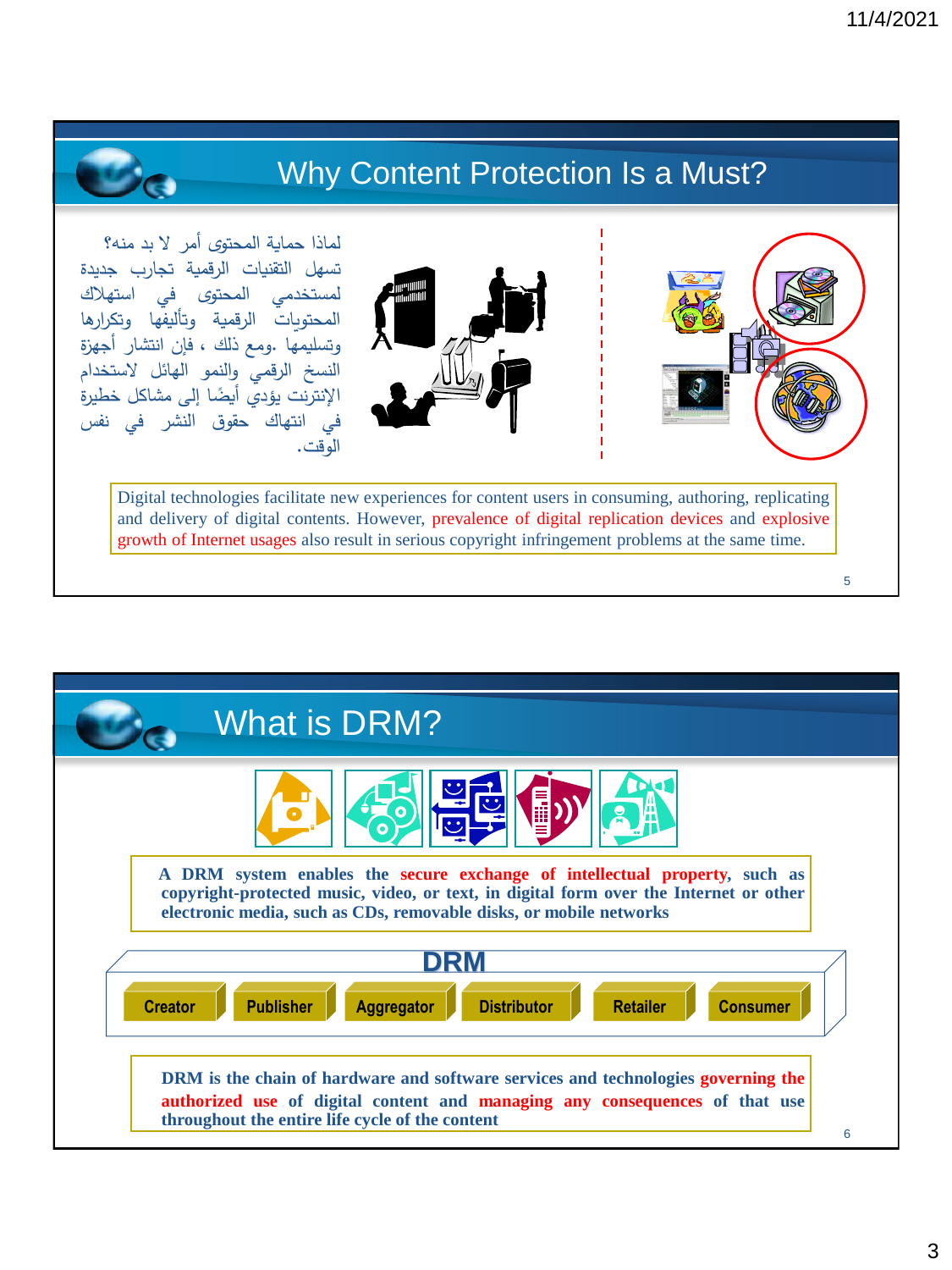

# **DRM Functional Architecture**

### **Functional Architecture**

The overall DRM framework suited to building digital rights-enabled systems can be modeled in three areas:

•**Intellectual Property (IP) Asset Creation and Capture**: How to manage the creation of content so it can be easily traded. This includes asserting rights when content is first created (or reused and extended with appropriate rights to do so) by various content creators/providers.

•**IP Asset Management**: How to manage and enable the trade of content. This includes accepting content from creators into an asset management system. The trading systems need to manage the descriptive metadata and rights metadata (e.g., parties, usages, payments, etc.). •**IP Asset Usage**: How to manage the usage of content once it has been traded. This includes supporting constraints over traded content in specific desktop systems/software.

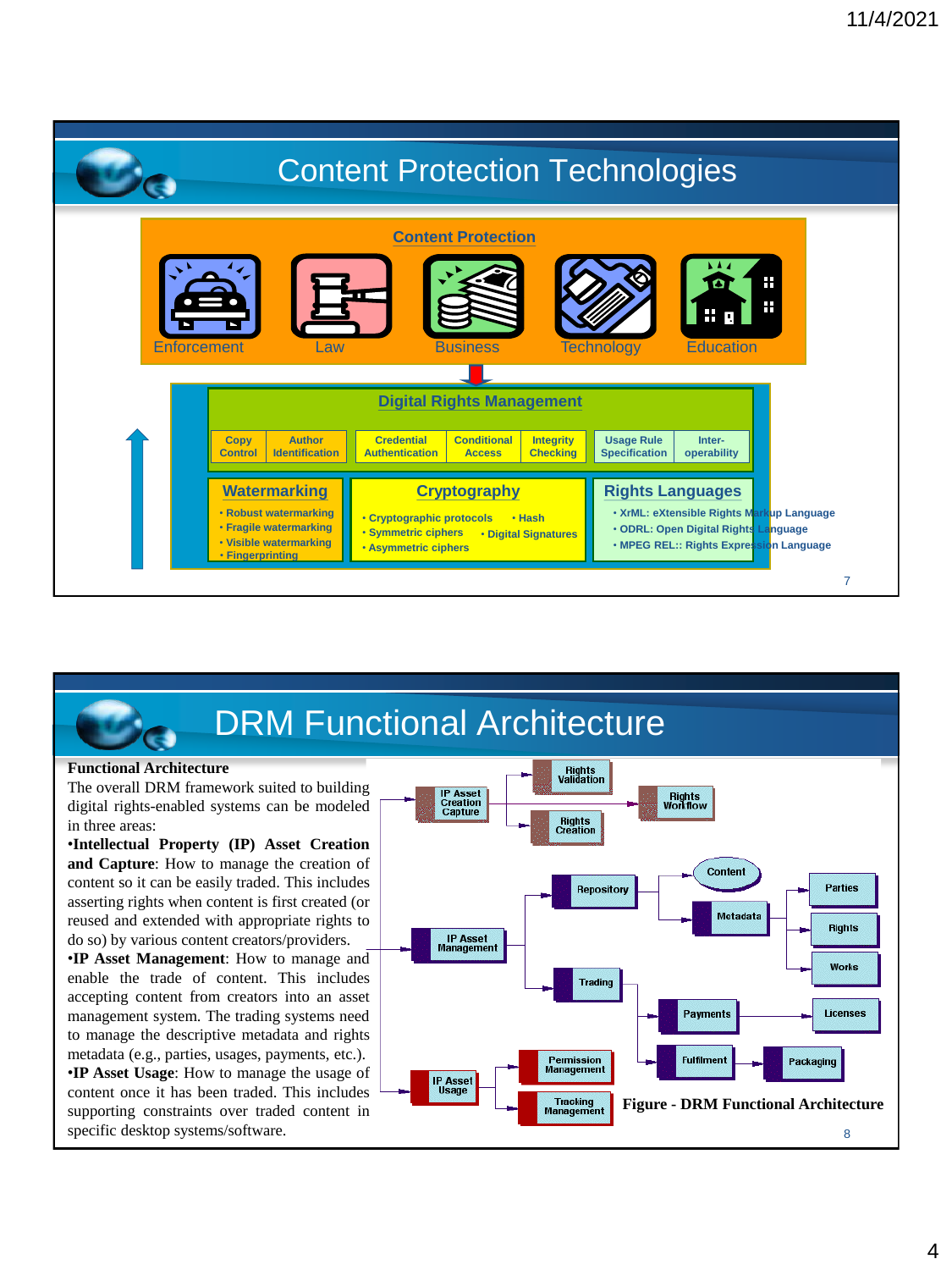

### **The IPAsset Creation and Capture module supports:**

•**Rights Validation** - to ensure that content being created from existing content includes the rights to do so.

•**Rights Creation** - to allow rights to be assigned to new content, such as specifying the rights owners and allowable usage permissions.

•**Rights Workflow** - to allow for content to be processed through a series of workflow steps for review and/or approval of rights (and content).

### **The IPAsset Management module supports:**

•**Repository functions** - to enable the access/retrieval of content in potentially distributed databases and the access/retrieval of metadata. The metadata covers Parties, Rights and descriptions of the Works. (See the Information Architecture section of this article for more details.)

•**Trading functions** - to enable the assignment of licenses to parties who have traded agreements for rights over content, including payments from licensees to rights holders (e.g., royalty payments). In some cases, the content may need to go through fulfillment operations to satisfy the license agreement. For example, the content may be encrypted/protected or packaged for a particular type of desktop usage environment.

### **The IPAsset Usage module supports:**

•**Permissions Management** - to enable the usage environment to honor the rights associated with the content. For example, if the user only has the right to view the document, then printing will not be allowed.

9 •**Tracking Management** - to enable the monitoring of the usage of content where such tracking is part of the agreed to license conditions (e.g., the user has a license to play a video ten times).

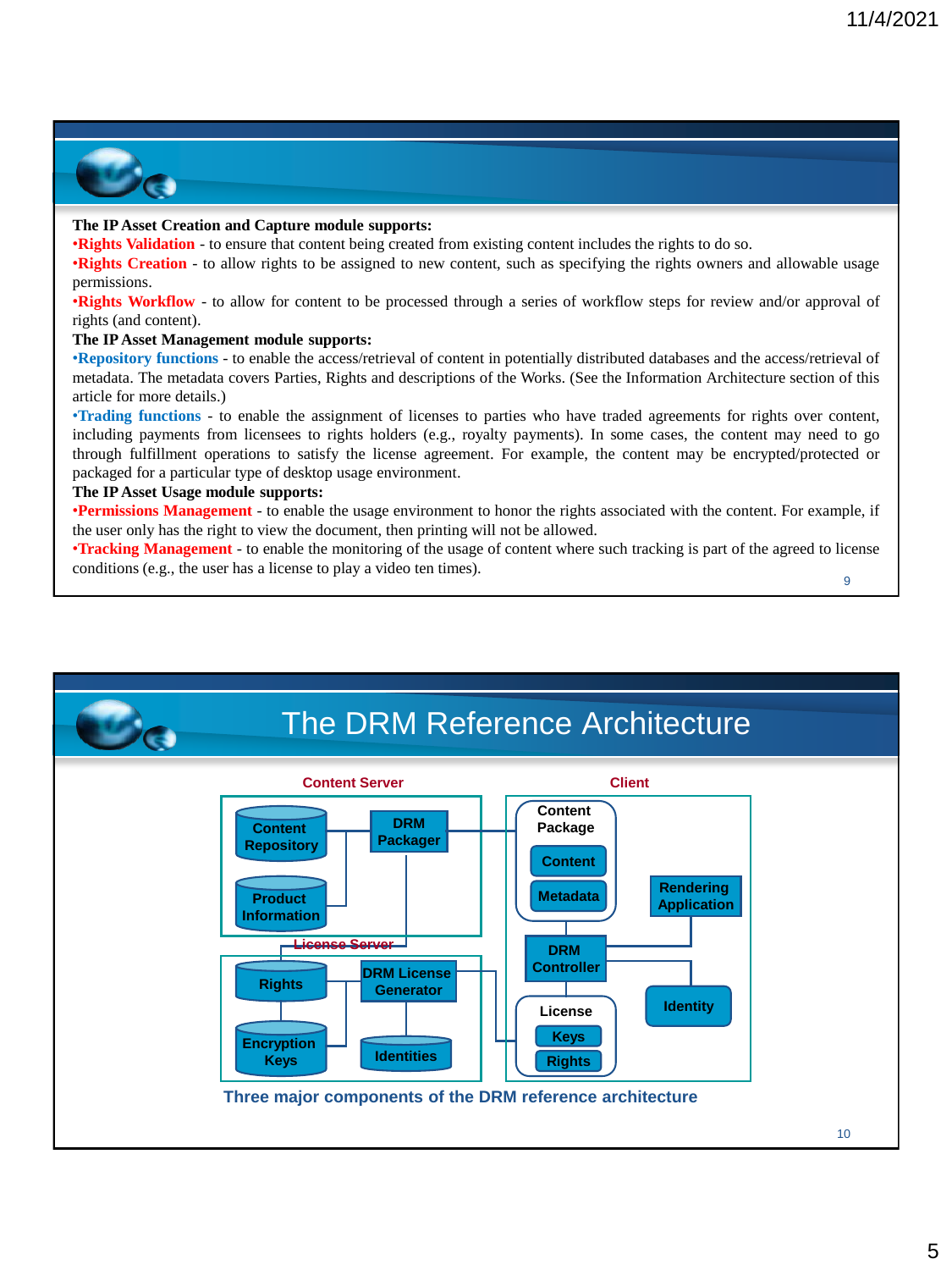

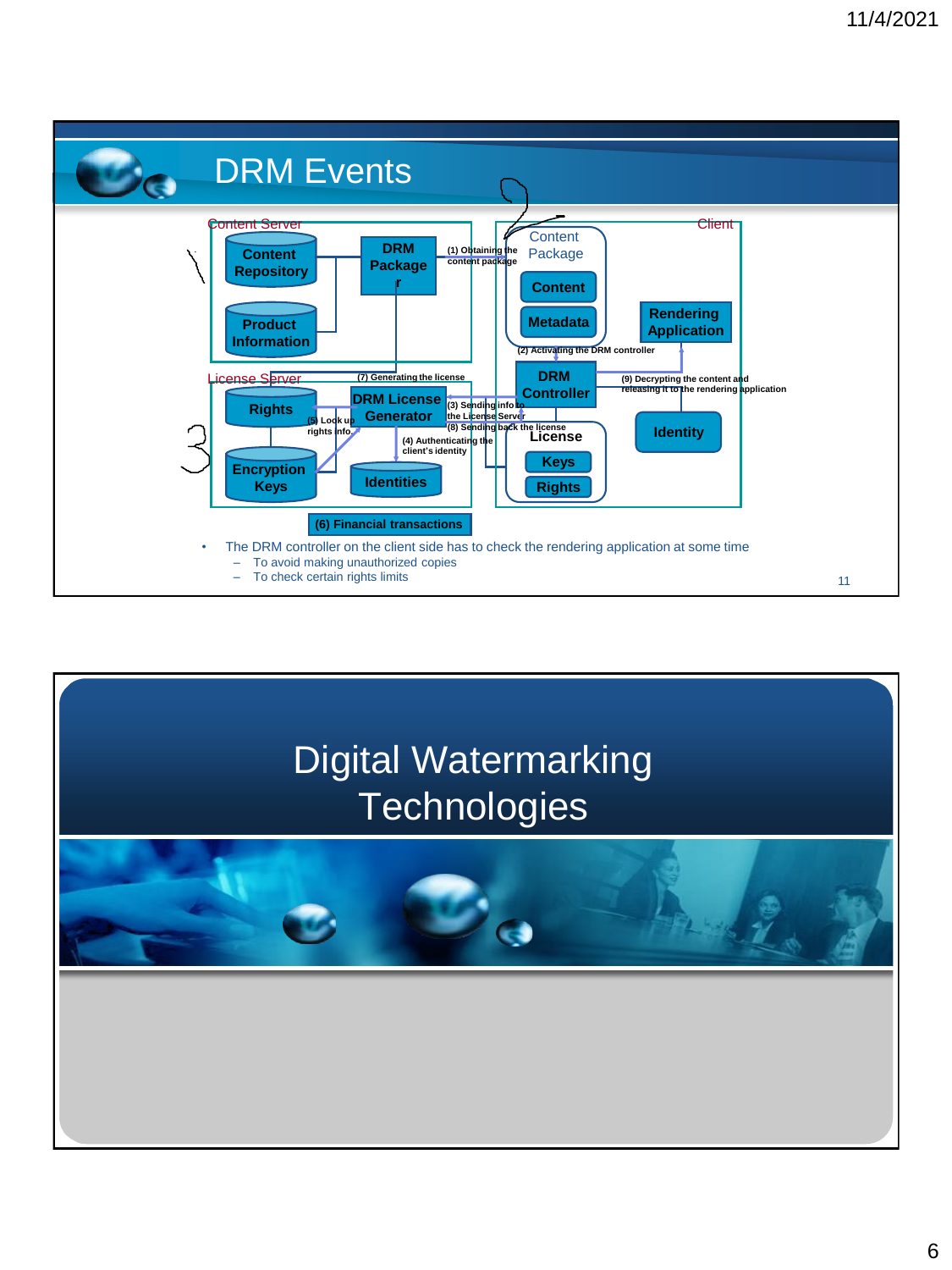

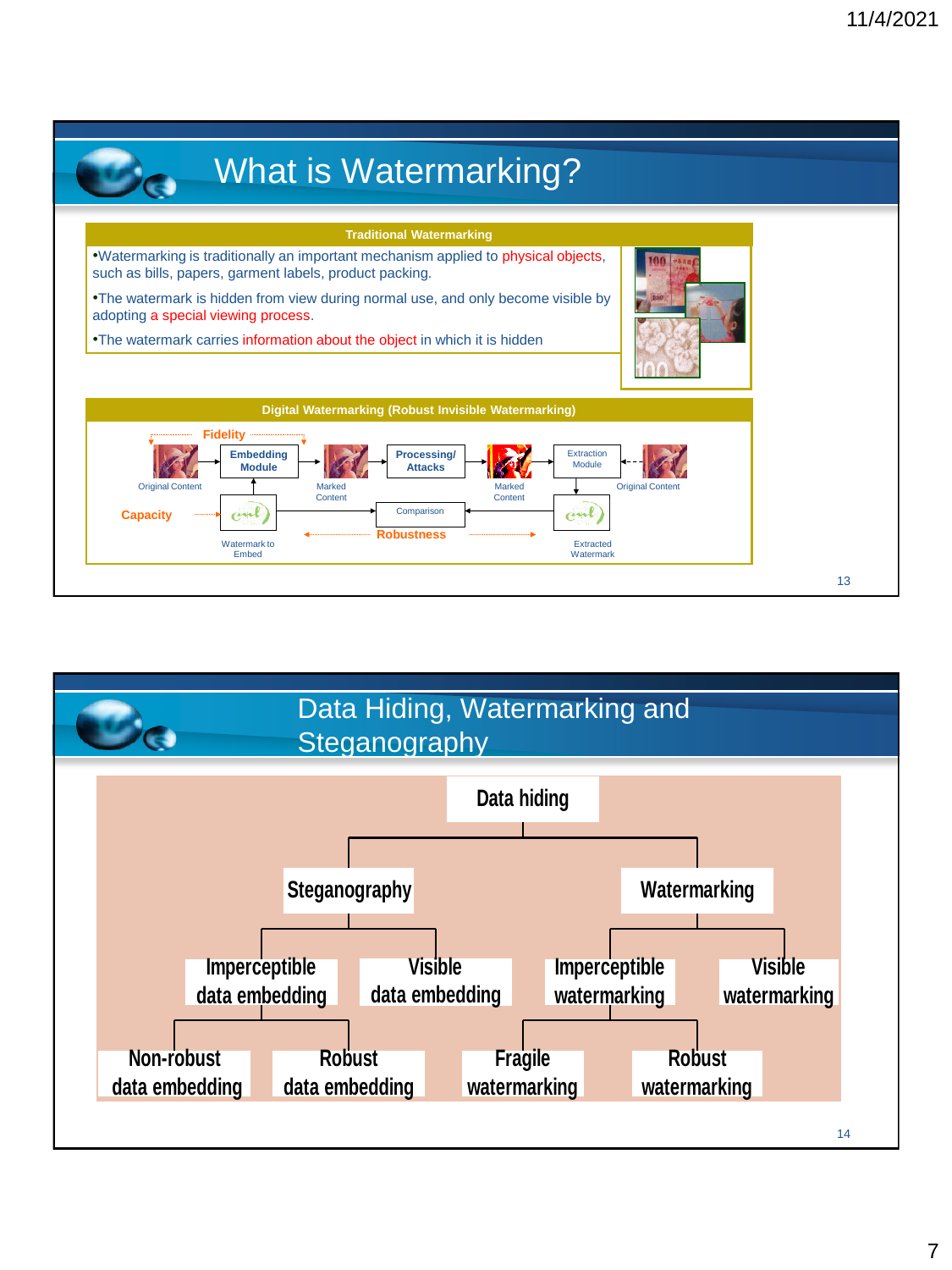

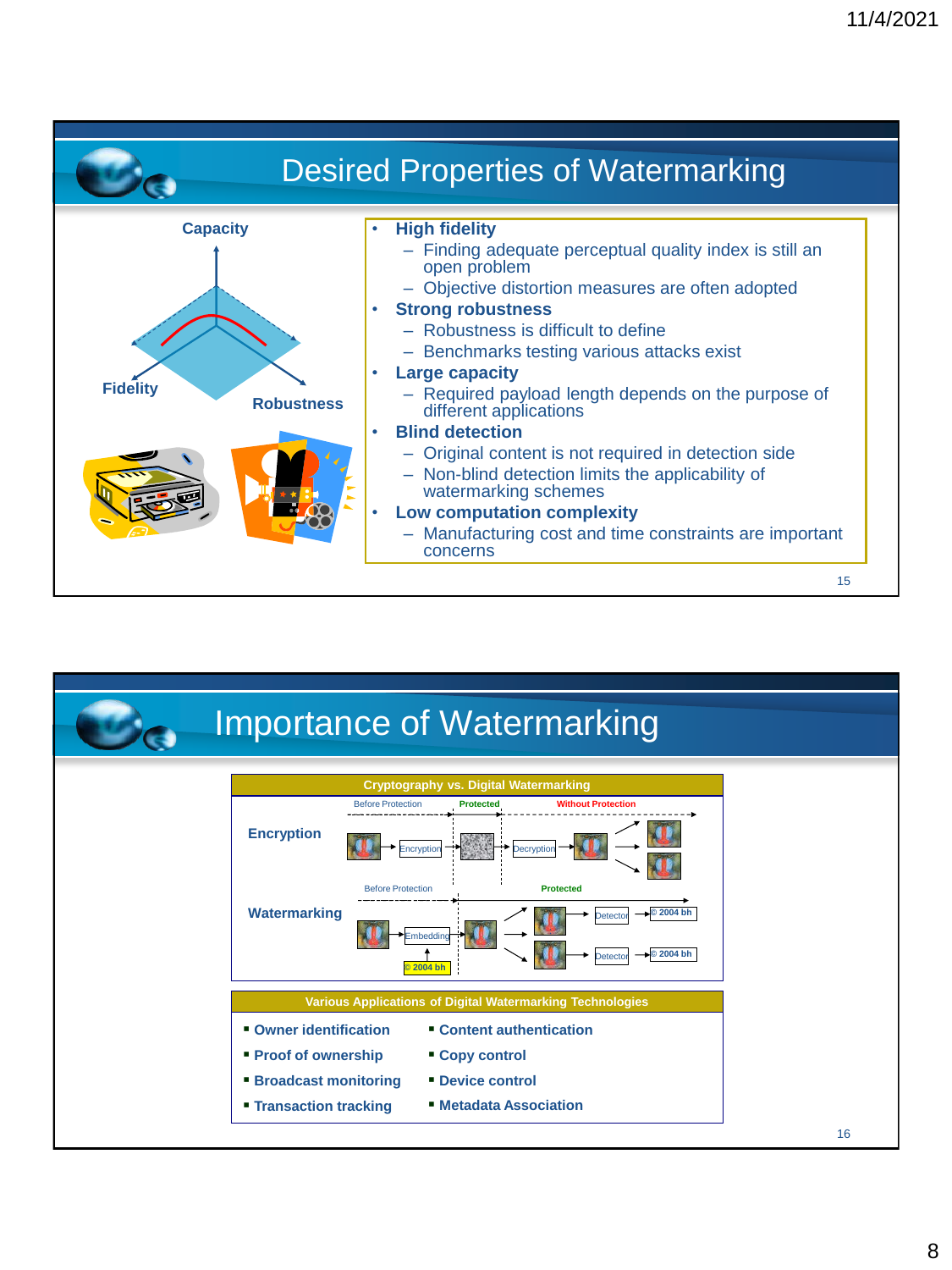

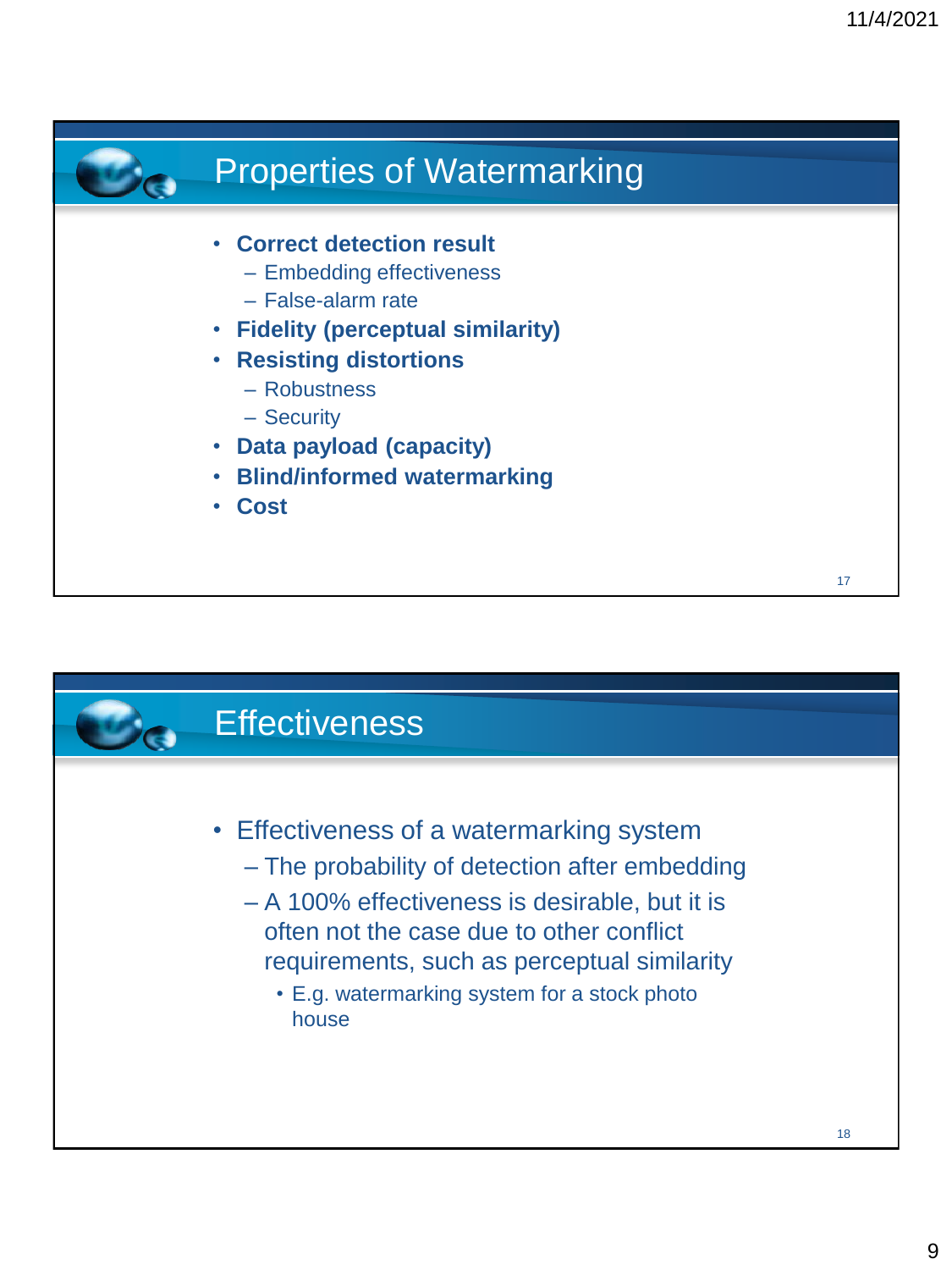

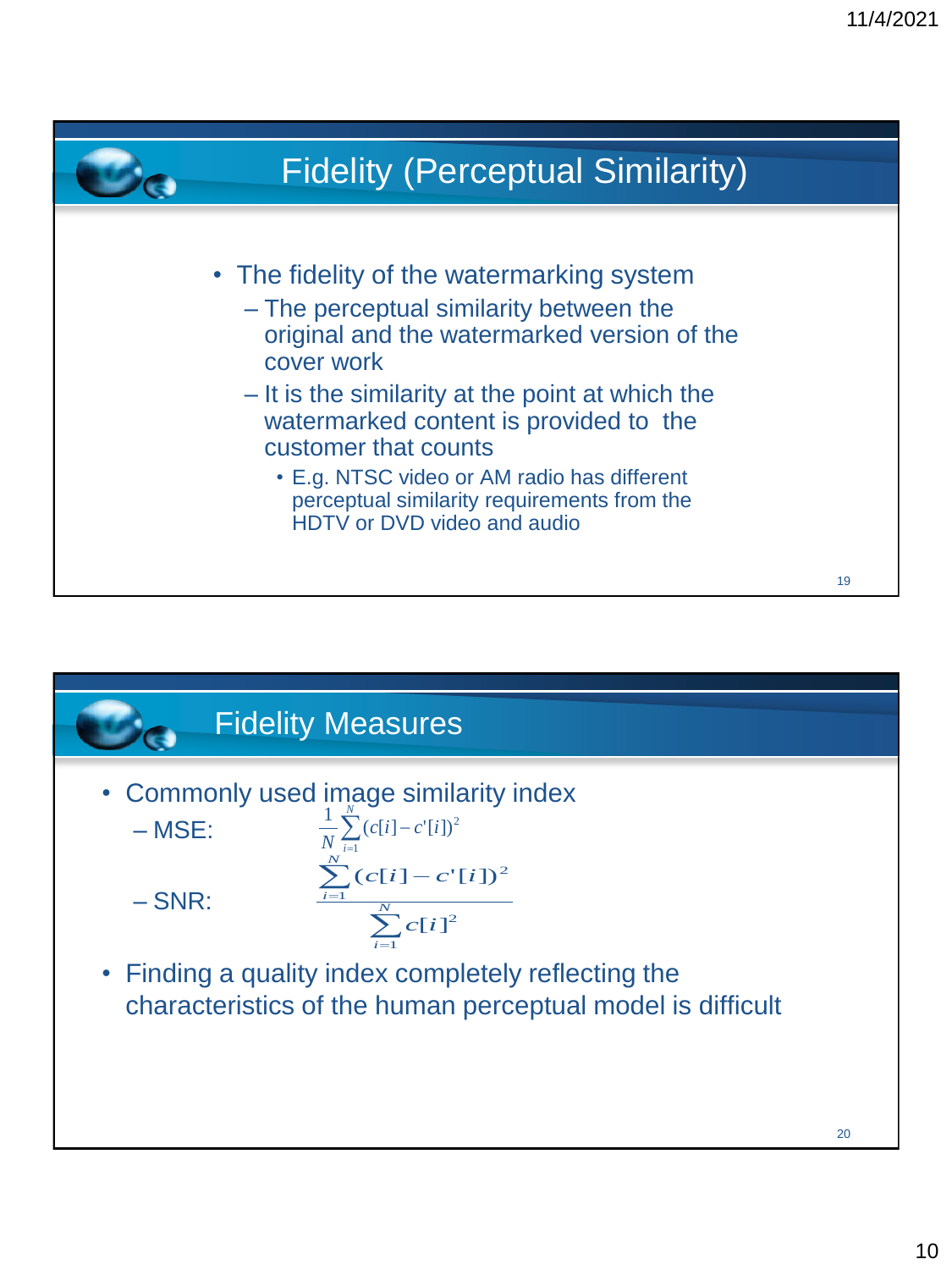# Robustness (I)

- The ability to detect the watermark after common signal processing operations
	- Common images distortions
		- spatial filtering, lossy compression, printing/scanning, geometric distortions
	- Common video distortions
		- Changes in frame rate, recording to tape…
	- Common audio distortions
		- temporal filtering, recording on audio tape…

# Examples of Geometric Distortion

22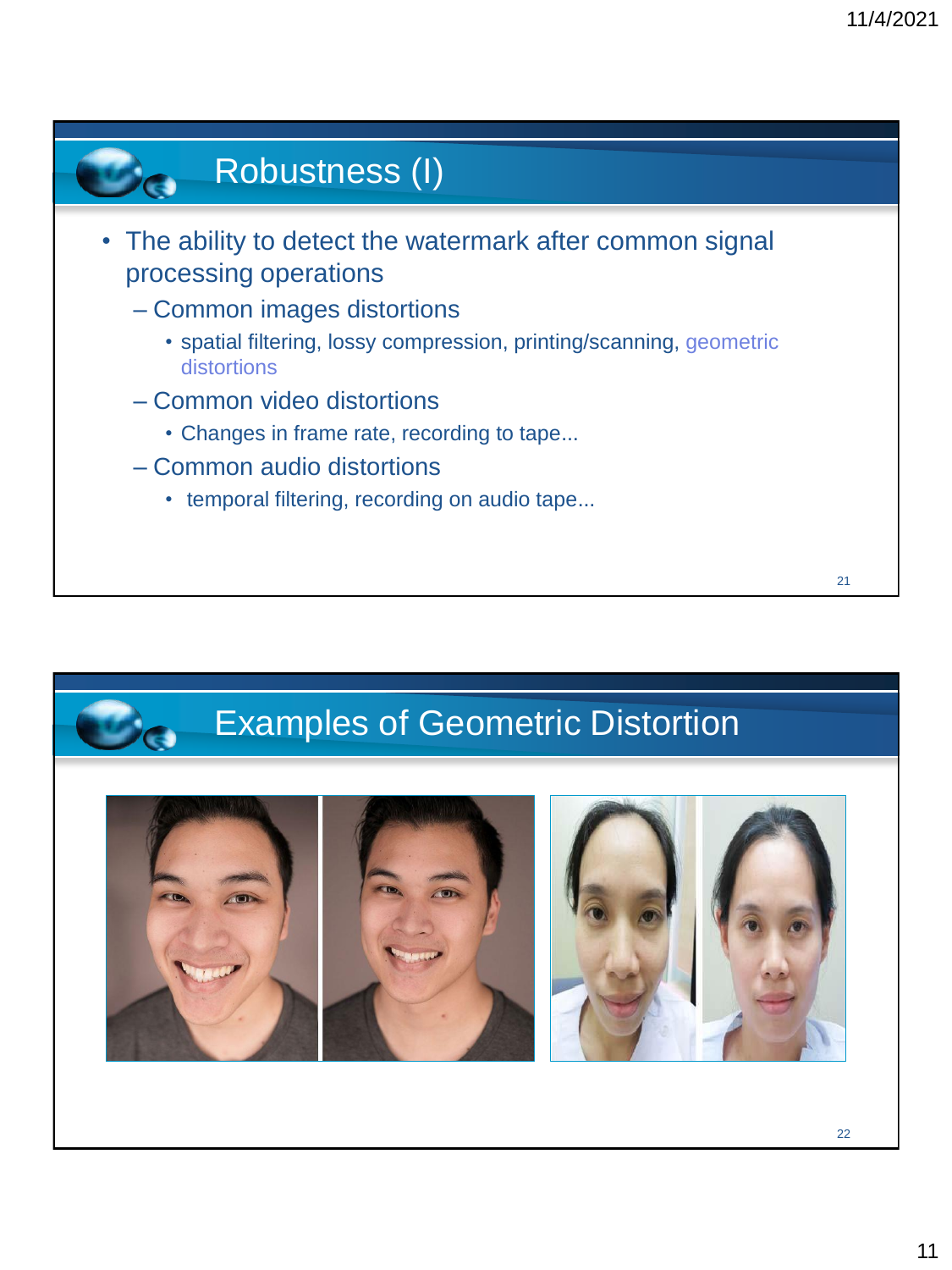# Robustness (II)

- Not all watermarking applications require robustness to all possible signal processing operations.
- There is a special class of watermarking techniques where robustness is **undesirable** 
	- **The fragile watermarking**



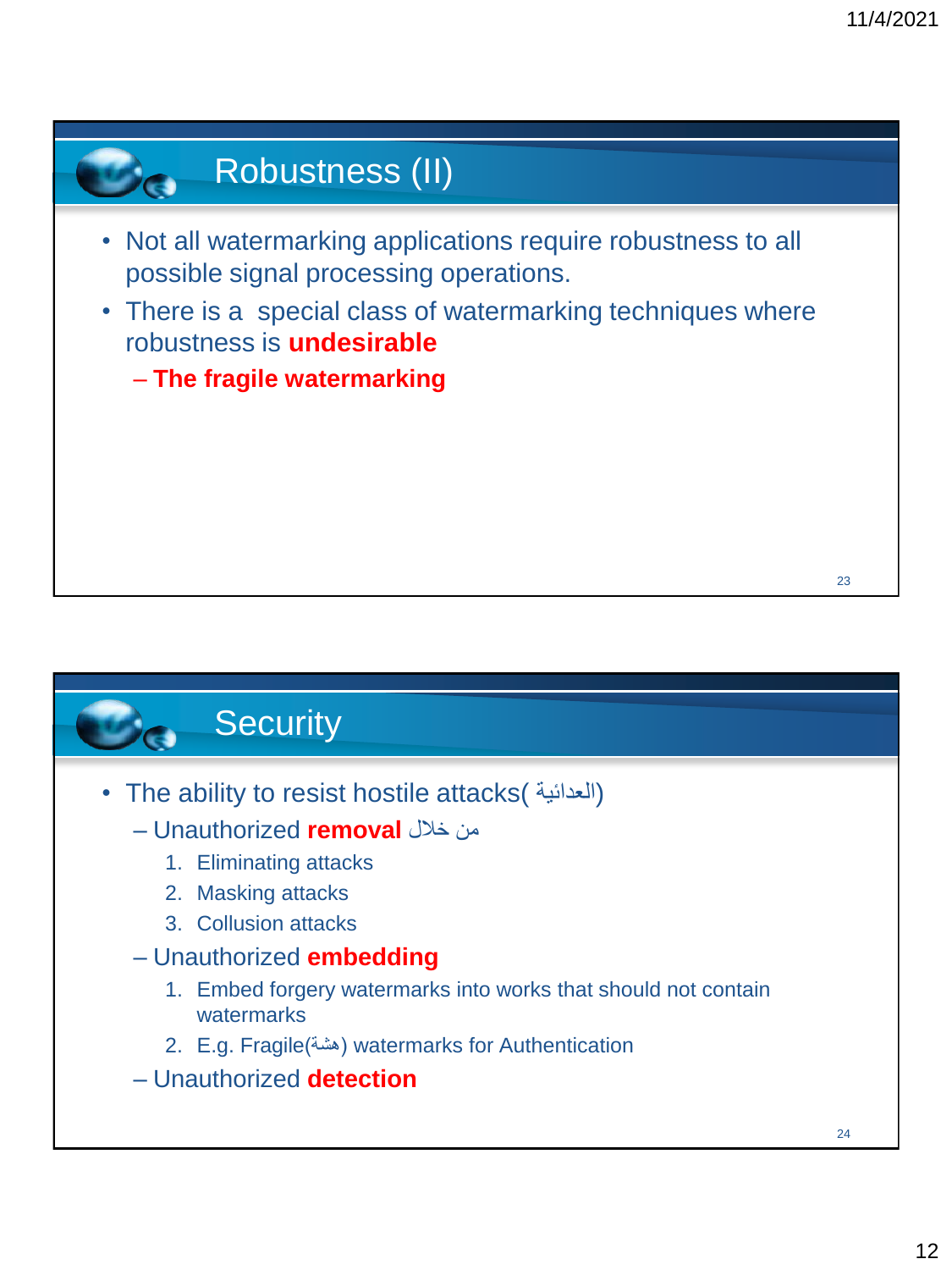# 25 **Data Capacity** • The number of bits a watermarking scheme encodes within a unit of time or within a work. • Different applications require different data capacities, e.g. – **4-8 bits** for a 5-minutes video of **copy control**  – Longer messages for **broadcast monitoring**